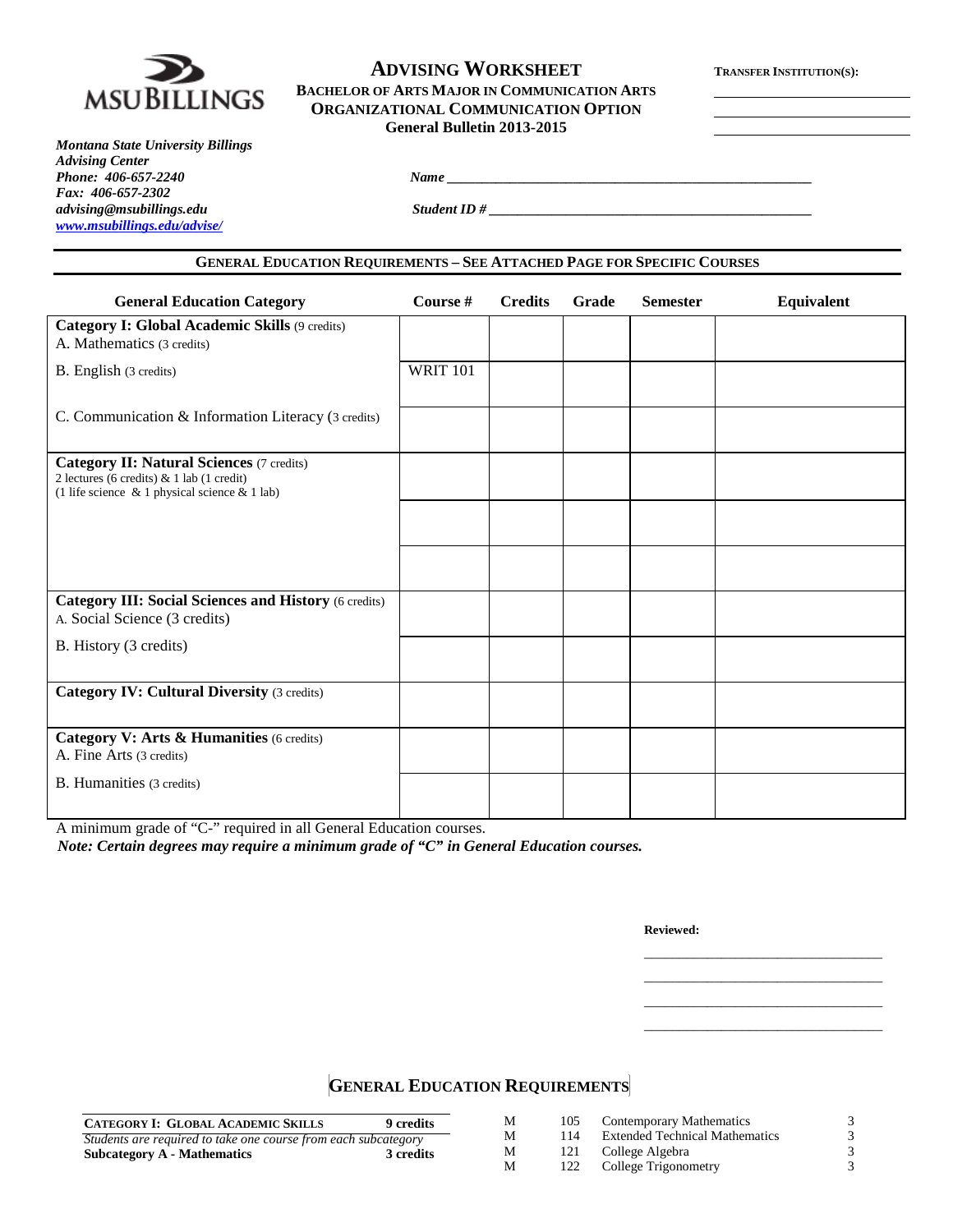| М                       | 131 | Mathematics for Elementary Teachers II                         | 3 |
|-------------------------|-----|----------------------------------------------------------------|---|
| М                       | 143 | <b>Finite Mathematics</b>                                      |   |
| М                       | 171 | Calculus I                                                     |   |
| <b>STAT</b>             | 141 | Introduction to Statistical Concepts                           | 3 |
| <b>STAT</b>             | 216 | Introduction to Statistics                                     |   |
| Subcategory B - English |     | 3 credits                                                      |   |
| WRIT                    | 101 | College Writing I                                              | 3 |
| WRIT                    | 121 | Introduction to Technical Writing                              | 3 |
| WRIT                    | 122 | Introduction to Business Writing                               | 3 |
| WRIT                    | 201 | College Writing II                                             | 3 |
| WRIT                    | 220 | Business & Professional Writing                                | 3 |
| WRIT                    | 221 | Intermediate Technical Writing                                 | 3 |
|                         |     | Subcategory C - Communication & Information Literacy 3 credits |   |
| <b>BMIS</b>             | 150 | Computer Literacy                                              | 3 |
| <b>COMX</b>             | 111 | Introduction to Public Speaking                                | 3 |
| <b>COMX</b>             | 115 | Introduction to Interpersonal Communication 3                  |   |
| LSCI                    | 125 | Research in the Information Age                                | 3 |
|                         |     |                                                                |   |

#### **CATEGORY II: NATURAL SCIENCES 6 cr. lecture & 1 cr. lab**

*Students are required to take one course from each subcategory and at least one corresponding lab or SCIN 101, 102, 103 & 104*

|             |     | <b>Subcategory A – Life Sciences</b>            | 3-4 credits                      |
|-------------|-----|-------------------------------------------------|----------------------------------|
| <b>BIOB</b> | 101 | Discover Biology                                | 3                                |
| <b>BIOB</b> | 102 | Discover Biology Lab                            | 1                                |
| <b>BIOB</b> | 160 | Principles of Living Systems                    | 3                                |
| <b>BIOB</b> | 161 | Principles of Living Systems Lab                | 1                                |
|             |     | <b>Subcategory B – Physical Sciences</b>        | 3-4 credits                      |
| ASTR        | 110 | Introduction to Astronomy                       | 3                                |
| ASTR        | 111 | Introduction to Astronomy Lab                   | 1                                |
| <b>CHMY</b> | 121 | Introduction to General Chemistry               | 3                                |
| <b>CHMY</b> | 122 | Introduction to General Chemistry Lab           | 1                                |
| <b>CHMY</b> | 141 | College Chemistry I                             | 3                                |
| <b>CHMY</b> | 142 | College Chemistry Laboratory I                  | 1                                |
| GEO         | 101 | Introduction to Physical Geology                | 3                                |
| GEO         | 102 | Introduction to Physical Geology Laboratory     | $\mathbf{1}$                     |
| <b>GPHY</b> | 111 | Introduction to Physical Geography              | 3                                |
| <b>GPHY</b> | 112 | Introduction to Physical Geography Lab          | 1                                |
| PHSX        | 103 | Our Physical World                              | 3                                |
| PHSX        | 104 | Our Physical World Lab                          | 1                                |
| PHSX        | 205 | College Physics I                               | 3                                |
| PHSX        | 206 | College Physics I Lab                           | $\mathbf{1}$                     |
| PHSX        | 105 | Fundamentals of Phys Sci                        | 3                                |
| <b>PHSX</b> | 106 | Fundamentals of Phys Sci Lab                    | 1                                |
|             |     | Subcategories A and B – Integrated Sciences     | 7 credits                        |
|             |     | SCIN 101, 102, 103 $\&$ 104 Integrated Sciences | $3, \frac{1}{2}, 3, \frac{1}{2}$ |

# **CATEGORY III: SOCIAL SCIENCES AND HISTORY 6 credits**

| Students are required to take one course from each subcategory |     |                                        |               |  |  |  |
|----------------------------------------------------------------|-----|----------------------------------------|---------------|--|--|--|
| <b>Subcategory A – Social Sciences</b><br>3 credits            |     |                                        |               |  |  |  |
| <b>ANTY</b>                                                    | 217 | Physical Anthropology & Archeology     |               |  |  |  |
| <b>BGEN</b>                                                    | 105 | Introduction to Business               | 3             |  |  |  |
| <b>COMX</b>                                                    | 106 | Communicating in a Dynamic Workplace   | 3             |  |  |  |
| <b>ECNS</b>                                                    | 201 | Principles of Microeconomics           | 3             |  |  |  |
| <b>ECNS</b>                                                    | 202 | Principles of Macroeconomics           | 3             |  |  |  |
| EDU                                                            | 105 | <b>Education and Democracy</b>         | 3             |  |  |  |
| <b>GPHY</b>                                                    | 141 | Geography of World Regions             | 3             |  |  |  |
| HTH                                                            | 110 | Personal Health and Wellness           | 3             |  |  |  |
| <b>PSCI</b>                                                    | 220 | Introduction to Comparative Government | $\mathcal{R}$ |  |  |  |

| <b>PSCI</b>             | 210 | Introduction to American Government     | 3         |
|-------------------------|-----|-----------------------------------------|-----------|
| <b>PSYX</b>             | 100 | Introduction to Psychology              | 3         |
| <b>PSYX</b>             | 231 | <b>Human Relations</b>                  | 3         |
| SOCI                    | 101 | Introduction to Sociology               | 3         |
| SOCI                    | 201 | Social Problems                         | 3         |
| Subcategory B - History |     |                                         | 3 credits |
| <b>HSTA</b>             | 101 | American History I                      | 3         |
| <b>HSTA</b>             | 102 | American History II                     |           |
| <b>HSTR</b>             | 101 | <b>Western Civilization I</b>           | 3         |
| <b>HSTR</b>             | 102 | Western Civilization II                 | 3         |
| <b>HSTR</b>             | 103 | Honors Western Civilization I           | 3         |
| <b>HSTR</b>             | 104 | Honors Western Civilization II          |           |
| PSCI                    | 230 | Introduction to International Relations | 3         |

#### **CATEGORY IV: CULTURAL DIVERSITY 3 credits** A&SC/WGSS 274 Women, Culture, and Society 3<br>ANTY 220 Culture and Society 3 Culture and Society ARTH 160 Global Visual Culture 3 COMX 212 Introduction to Intercultural Communication 3 Human Geography HTH 270 Global Health Issues 3 LIT 230 World Literature Survey 3<br>MUSI 207 World Music 3 MUSI 207 World Music<br>NASX 105 Introduction to Native American Studies 3 Introduction to Native American Studies 3<br>Native Americans in Contemporary Society 3 NASX 205 Native Americans in Contemporary Society<br>PHL 271 Philosophy & Religion of India PHL 271 Philosophy & Religion of India 3<br>PHL 272 Philosophy & Religion of China/Tibet/Japan 3 PHL 272 Philosophy & Religion of China/Tibet/Japan 3<br>REHA 201 Introduction to Diversity in Counseling 3 REHA 201 Introduction to Diversity in Counseling 3<br>RLST 170 The Religious Quest 3 RLST 170 The Religious Quest 3<br>SPNS 150 The Hispanic Tradition 3 The Hispanic Tradition

### **CATEGORY V: ARTS & HUMANITIES 6 credits**

| Students are required to take one course from each subcategory |     |                                     |           |  |  |  |
|----------------------------------------------------------------|-----|-------------------------------------|-----------|--|--|--|
|                                                                |     | <b>Subcategory A - Fine Arts</b>    | 3 credits |  |  |  |
| ARTZ                                                           | 101 | <b>Art Fundamentals</b>             | 3         |  |  |  |
| ARTZ                                                           | 105 | Visual Language-Drawing             | 3         |  |  |  |
| ARTZ                                                           | 131 | Ceramics for Non-majors             | 3         |  |  |  |
| <b>CRWR</b>                                                    | 240 | Intro Creative Writing Workshop     | 3         |  |  |  |
| FII M                                                          | 160 | Introduction to World Cinema        | 3         |  |  |  |
| LIT                                                            | 270 | Film & Literature                   | 3         |  |  |  |
| MART.                                                          | 260 | Computer Presentation and Animation | 3         |  |  |  |
| MUSI                                                           | 101 | <b>Enjoyment of Music</b>           | 3         |  |  |  |
| MUSI                                                           | 114 | Band: MSUB Symphonic                | 1         |  |  |  |
| MUSI                                                           | 131 | Jazz Ensemble I: MSUB               | 1         |  |  |  |
| MUSI                                                           | 147 | Choral Ensemble: University Chorus  | 1         |  |  |  |
| THTR                                                           | 101 | Introduction to Theatre             | 3         |  |  |  |
| <b>THTR</b>                                                    | 120 | Introduction to Acting I            | 3         |  |  |  |
|                                                                |     | <b>Subcategory B - Humanities</b>   | 3 credits |  |  |  |
| <b>ARTH</b>                                                    | 150 | Introduction to Art History         | 3         |  |  |  |
| <b>HONR</b>                                                    | 111 | Perspectives and Understanding      | 3         |  |  |  |
| <b>LIT</b>                                                     | 110 | Introduction to Literature          | 3         |  |  |  |
| LIT                                                            | 240 | The Bible as Literature             | 3         |  |  |  |
| PHL                                                            | 110 | Introduction to Ethics              | 3         |  |  |  |
| PHL                                                            | 111 | Philosophies of Life                | 3         |  |  |  |
| <b>Total</b>                                                   |     |                                     | 31        |  |  |  |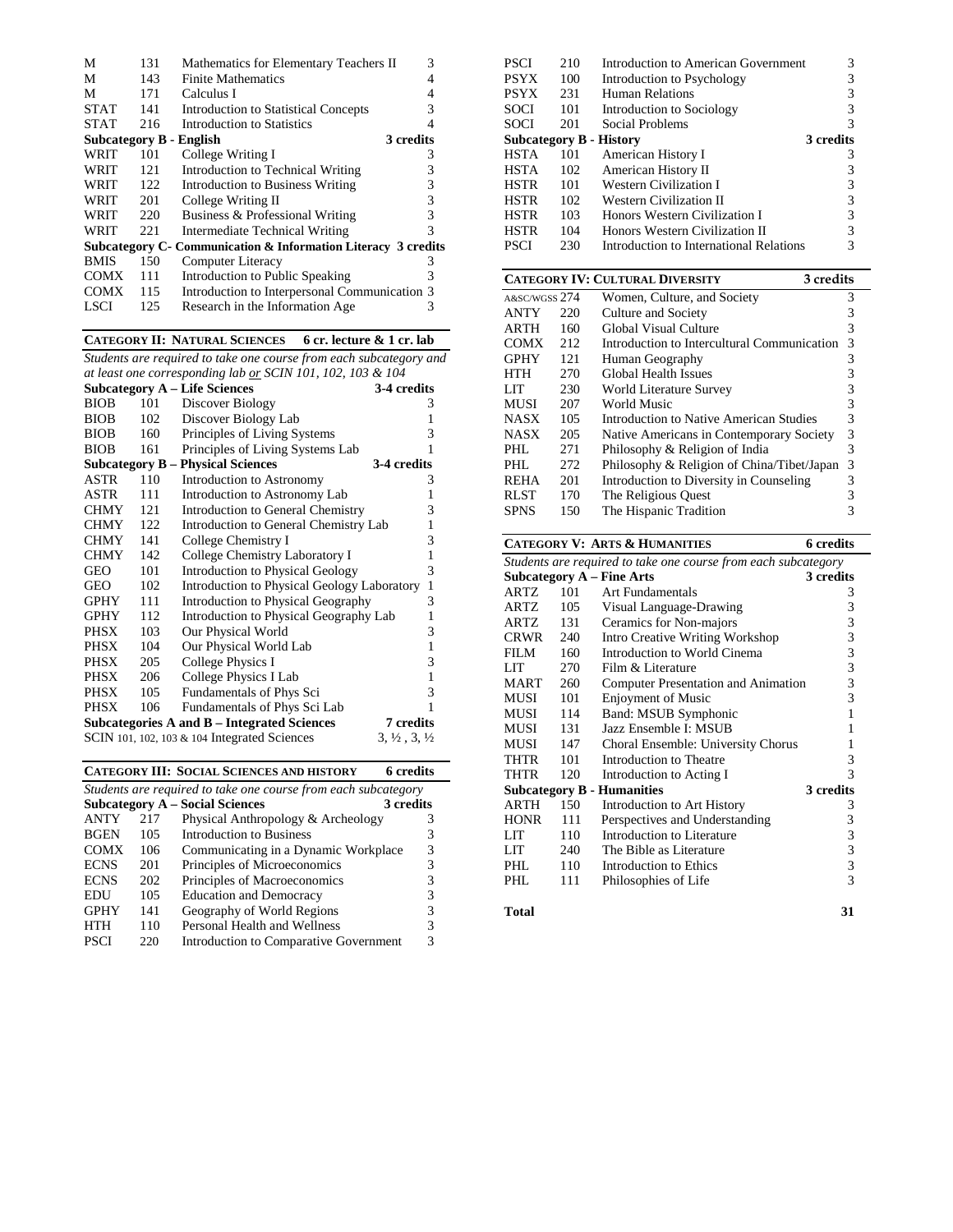|                                                       |     | Course                                     | <b>Credits</b> | Grade | <b>Semester</b> | Equivalent |
|-------------------------------------------------------|-----|--------------------------------------------|----------------|-------|-----------------|------------|
| <b>Organizational Communication Core Requirements</b> |     |                                            |                |       |                 |            |
| <b>COMX</b>                                           | 200 | <b>Exploring Communication Studies</b>     | 3              |       |                 |            |
| <b>COMX</b>                                           | 210 | <b>Communication in Small Groups</b>       | 3              |       |                 |            |
| <b>COMX</b>                                           | 211 | <b>Advanced Public Speaking</b>            | 3              |       |                 |            |
| <b>COMX</b>                                           | 320 | Principles of Organizational Communication | 3              |       |                 |            |
| <b>COMX</b>                                           | 330 | Principles of Mass Communication           | 3              |       |                 |            |
| <b>COMX</b>                                           | 331 | Theories of Media and Society              | 3              |       |                 |            |
| <b>COMX</b>                                           | 340 | <b>Visual Rhetoric</b>                     | 3              |       |                 |            |
| <b>COMX</b>                                           | 341 | History and Theory of Persuasion           | 3              |       |                 |            |
| <b>COMX</b>                                           | 400 | <b>Communication Theory</b>                | 3              |       |                 |            |
| <b>COMX</b>                                           | 414 | Communication in Personal Relationships    | 3              |       |                 |            |
| <b>COMX</b>                                           | 420 | Issues in Organizational Communication     | 3              |       |                 |            |
| <b>COMX</b>                                           | 426 | Leadership and Communication               | 3              |       |                 |            |
| <b>COMX</b>                                           | 470 | Performance Skills for Professionals       | 3              |       |                 |            |
| <b>COMX</b>                                           | 499 | Capstone                                   | 3              |       |                 |            |
|                                                       |     | Choose one of: COMX 351, 434, or 436       | 3              |       |                 |            |
|                                                       |     |                                            |                |       |                 |            |
|                                                       |     |                                            |                |       |                 |            |
|                                                       |     |                                            |                |       |                 |            |

Since a Communication Arts degree has at least 45 credits and is therefore by definition an extended major, students with a Communication and Theatre major are not required to complete a minor.

**Note: Substitutions between Options in the Communication Arts major can be made with advisor's consent. Students must earn a grade of "C" or above in courses used to satisfy major or minor requirements in the Communication and Theatre Department.**